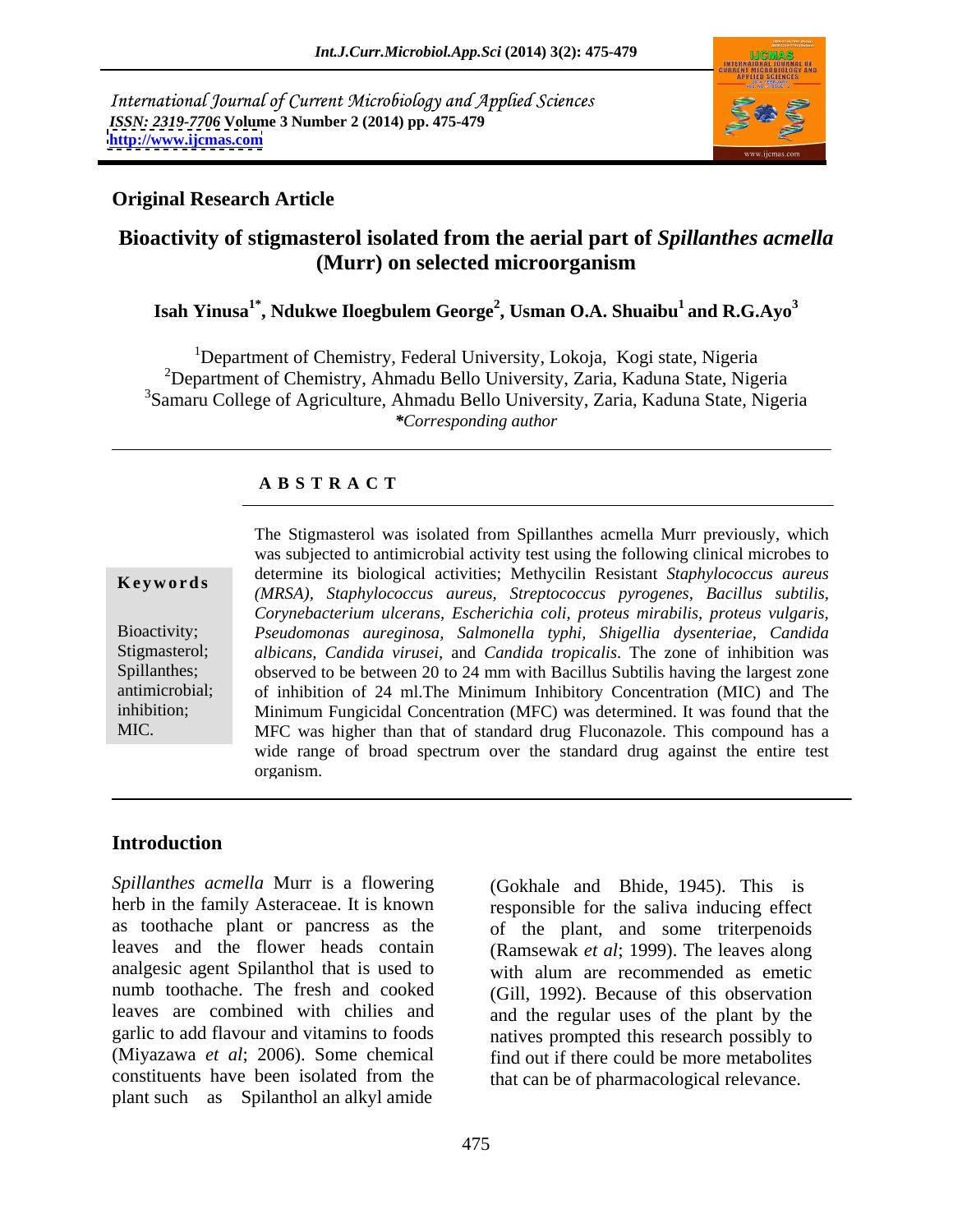

**Table.1** Zone of inhibitions (mm) for Stigmasterol on the test microorganism

| <b>Test Organism</b>     | SPEC-1                  |
|--------------------------|-------------------------|
| <b>MRSA</b>              |                         |
| Staphylococcus aureus    | 21                      |
| Streptococcus pyrogenes  | 22                      |
| <b>Bacillus</b> subtilis | 24                      |
| Corynebacterium ulcerans |                         |
| Escherichia coli         | 21                      |
| Proteus mirabilis        | 20                      |
| Proteus vulgaris         | 21                      |
| Pseudomonas aureginosa   |                         |
| Salmonella typhi         | $\bigcap$ 1<br>$\angle$ |
| Shigellia dysenteriae    | 21                      |
| Candida albicans         | 21                      |
| Candida virusei          | 20                      |
| Candida tropicalis       | 20                      |

**Table.2** Minimum Inhibitory Concentrations (**µg/ml**) of Stigmasterol on the test microbes

| <b>Test Organism</b>     |       | $\boxed{50}$ 25.5 12.5 6.25 3.125 |
|--------------------------|-------|-----------------------------------|
| <b>MRSA</b>              |       |                                   |
| Staphylococcus aureus    | $O^*$ | $++$                              |
| Streptococcus pyrogenes  | $O^*$ | $++$                              |
| <b>Bacillus</b> subtilis | $O^*$ | $++$                              |
| Corynebacterium ulcerans |       |                                   |
| Escherichia coli         | $O^*$ | $++$                              |
| Proteus mirabilis        | $O^*$ | $++$                              |
| Proteus vulgaris         | $O^*$ | $++$                              |
| Pseudomonas aureginosa   |       |                                   |
| Salmonella typhi         | $O^*$ | $++$                              |
| Shigellia dysenteric     | $O^*$ | $++$                              |
| Candida albicans         | $0^*$ | $++$                              |
| Candida virusei          | $O^*$ | $++$                              |
| Candida tropicalis       | $O^*$ | $++$                              |

Key:  $\text{-}$  =No colony growth,  $\textbf{O}^*$  =MIC,  $\text{+}$  =light growth,  $\text{++}$  = Moderate colonies growth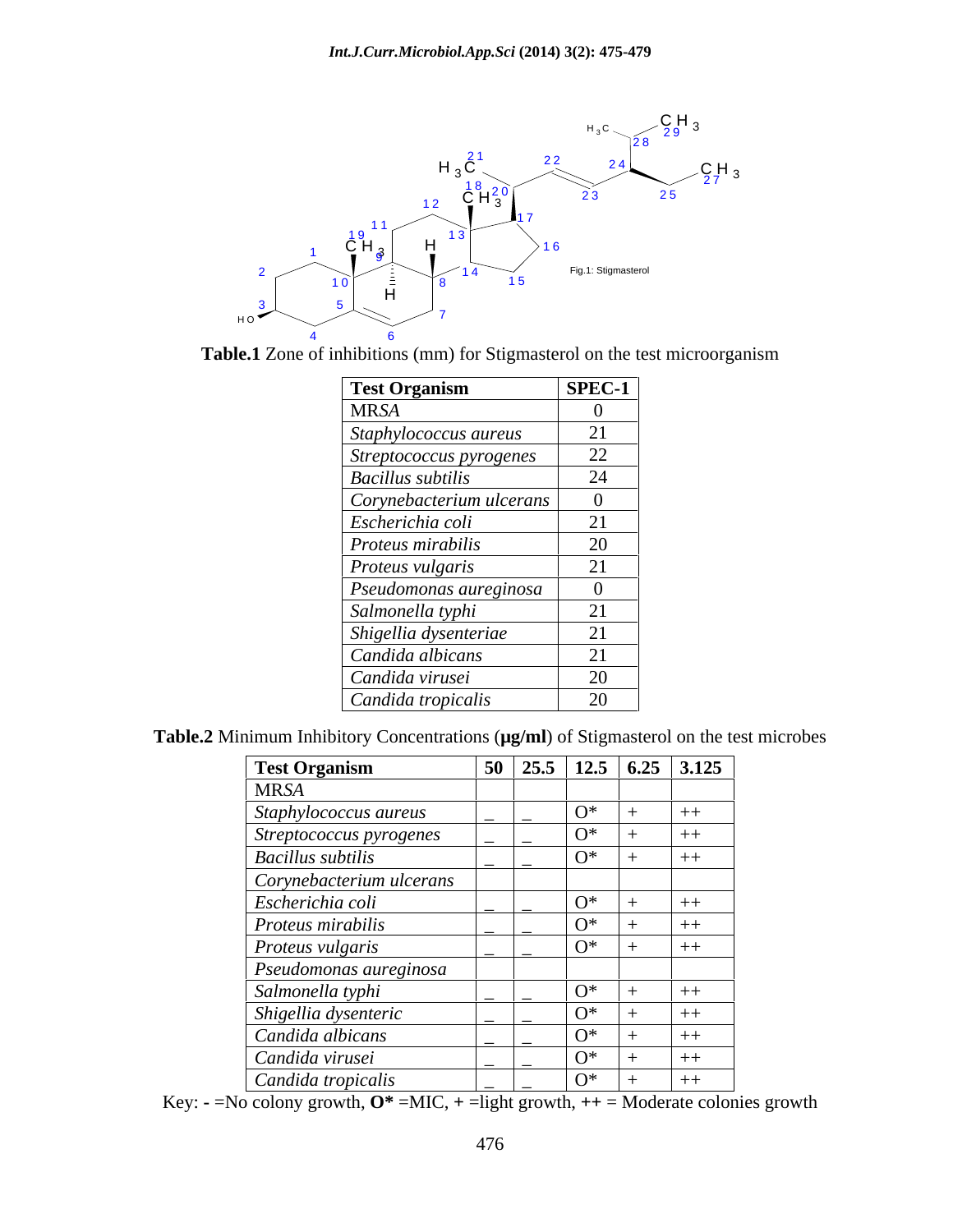| of St Le T on the test intervets            |           |      |         |                                                                           |
|---------------------------------------------|-----------|------|---------|---------------------------------------------------------------------------|
| <b>Test Organism</b>                        |           |      |         | $\boxed{50}$ $\boxed{25.5}$ $\boxed{12.5}$ $\boxed{6.25}$ $\boxed{3.125}$ |
| <b>MRSA</b>                                 |           |      |         |                                                                           |
| $O^*$<br>Staphylococcus aureus              |           | $++$ | $+++$   | $++++$                                                                    |
| $\overline{O^*}$<br>Streptococcus pyrogenes |           | $++$ | $+ + +$ | $++++$                                                                    |
| $ 0^* $ +<br><b>Bacillus subtilis</b>       |           | $++$ | $+ + +$ | $++++$                                                                    |
| Corynebacterium ulcerans                    |           |      |         |                                                                           |
| $O^*$<br>Escherichia coli                   |           | $++$ | $+ + +$ | $+++++$                                                                   |
| $ O^* $<br><b>Proteus Mirabilis</b>         |           | $++$ | $+++$   | $++++$                                                                    |
| <b>Proteus Vulgaris</b>                     | $O^*$ +   | $++$ | ++++    | $+ + + +$                                                                 |
| Pseudomonas aureginosa                      |           |      |         |                                                                           |
| $O^*$<br>Salmonella typhi                   |           | $++$ | $+ + +$ | $+ + + +$                                                                 |
| $0^*$<br>Shigellia dysenteriae              |           | $++$ | $+ + +$ | $++++$                                                                    |
| $\overline{O^*}$<br>Candida albicans        |           | $++$ | $+++$   | $++++$                                                                    |
| $\overline{O^*}$ +<br>Candida virusei       |           | $++$ | $+ + +$ | $+ + + +$                                                                 |
| Candida tropicalis                          | $ O^* $ + | $++$ | $ +++ $ | $+ + + +$                                                                 |

Table.3 Minimum Bactericidal/Fungicidal Concentrations (µg/ml) of SPEC-1 on the test microbes

Key: **-** =No colony growth, **O\*** =MBC/MFC, **+** =Scanty colonies growth, **++** = Moderate colonies growth, **+++**= Heavy colonies growth

Table.4 Minimum Inhibitory Concentrations (µg/ml) of Fluconazole on the test microbes

| <b>Test Organism</b>     | $\boxed{50}$ $\boxed{25.5}$ $\boxed{12.5}$ $\boxed{6.25}$ $\boxed{3.125}$ |       |      |
|--------------------------|---------------------------------------------------------------------------|-------|------|
| <b>MRSA</b>              |                                                                           |       |      |
| Staphylococcus aureus    |                                                                           |       |      |
| Streptococcus pyrogenes  |                                                                           |       |      |
| <b>Bacillus</b> subtilis |                                                                           |       |      |
| Corynebacterium ulcerans |                                                                           |       |      |
| Escherichia coli         |                                                                           |       |      |
| Proteus mirabilis        |                                                                           |       |      |
| Proteus vulgaris         |                                                                           |       |      |
| Pseudomonas aureginosa   |                                                                           |       |      |
| Salmonella typhi         |                                                                           |       |      |
| Shigellia dysenteriae    |                                                                           |       |      |
| Candida albicans         | $\overline{\phantom{0}}$                                                  | $O^*$ | $++$ |
| Candida virusei          | $\sim$<br>$\sim$                                                          | $O^*$ |      |
| Candida tropicalis       | $\sim$<br>$\sim$                                                          | $O^*$ | $++$ |

Key:  $\text{-}$  =No colony growth,  $\textbf{O}^*$  =MIC,  $\text{+}$  =light growth,  $\text{++}$  = Moderate colonies growth, =Resistant*.*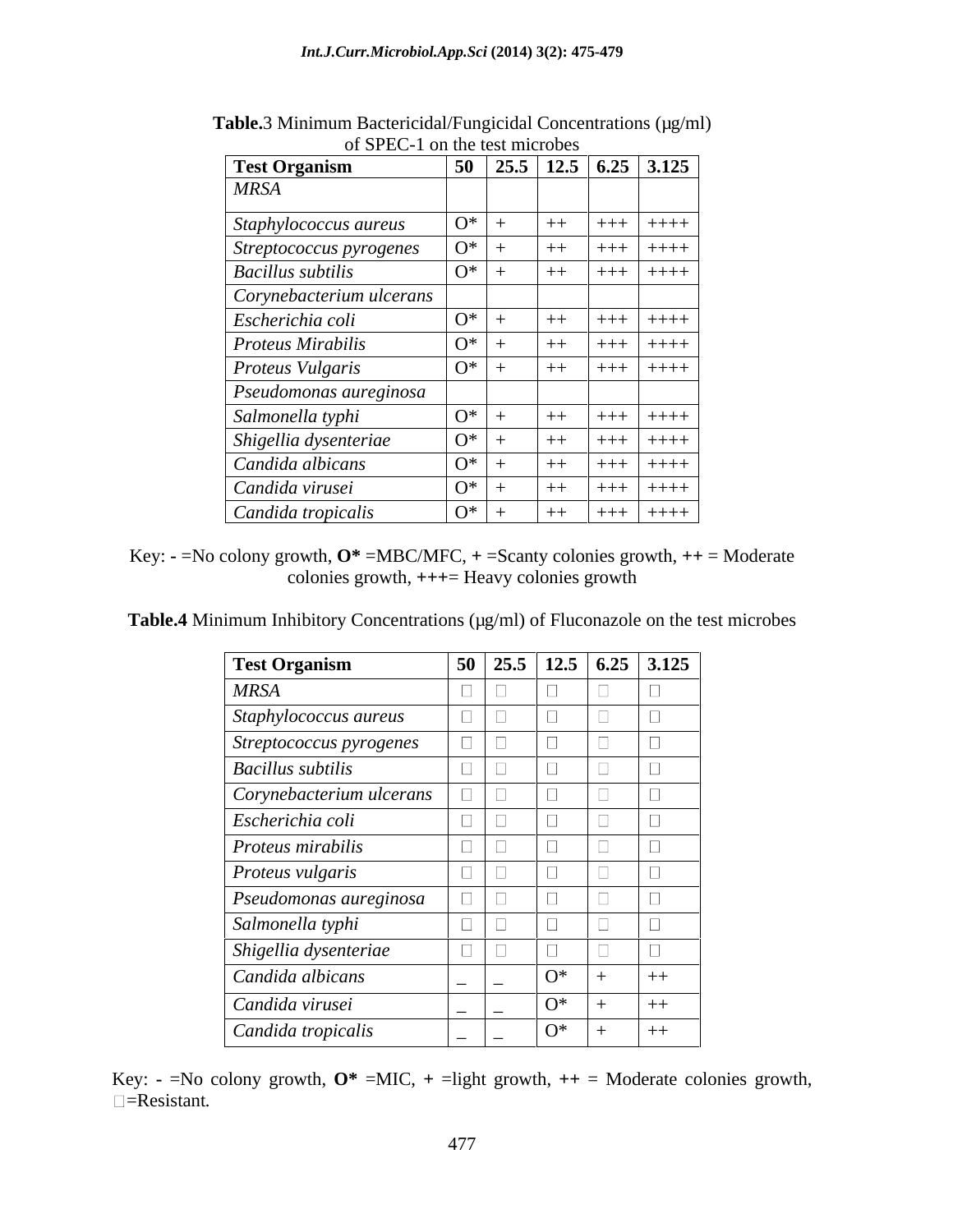Stigmasterol (Fig.1) was isolated from the aerial parts of *Spillanthes acmella* as a white solid crystal by vacuum liquid characterized and established by 1D and SPEC-1 has wide range of broad spectrum 2D NMR spectroscopic analysis and by direct comparison of the data obtained with those reported in literature to be

### **Anti-microbial activity of the Stigmasterol on selected microbes**

The antimicrobial screening of the Authors wishes to thank Professor Francis compound was carried out on the following clinical selected microbes; Methicillin Resistant *Staphylococcus*  kwa- Zulu natal, Durban, South Africa for *aureus(*MR*SA), Staphylococcus aureus, Streptococcus pyrogenes, Bacillus subtilis, Corynebacterium ulcerans, Escherichia coli, Proteus mirabilis, Proteus vulgaris, Pseudomonas aureginosa, Salmonella* (NARICT), Zaria, Nigeria and finally *typhi, Shigellia dysenteric ,Candida* Department of Chemistry, Ahmadu Bello *albicans, Candida virusei, and Candida tropicalis* to determine their activities based on the traditional uses of this plant. The cork and bore diffusion method (Bauer *et al*; 1966), (Barry and Thornsberry, 1985) was used in the anti-

The zone of inhibition was observed to be Bauer, A.W; Kirby W.M.M; Sherris J.C; between 20 to 24 mm (Table 1) .This shows that *Bacillus subtilis* is the most sensitive organism with the largest zone of inhibition of 24 mm while the smallest  $45(4)$ : 493-496. zone of inhibition was observed for *proteus mirabilis, Candida virusei* and *Candida tropicalis* at 20 mm. The MIC and MBC/MFC in Table 2 and 3 showed

**Materials and Methods that all the sensitive organism has MIC Isolation and characterization Example 3** were observed for the microbes at chromatography (VLC).This was (Table 4).It was equally observed that Stigmasterol (Isah *et al*; 2012). agent in the treatment of fungal related values at 12.5µg/ml, while the MBC/MFC were observed for the microbes at concentration higher than that of the MIC at 50 µg/ml. The MFC was equally observed at a concentration higher than that of the standard drug Fluconazole SPEC-1 has wide range of broad spectrum over the standard drug against the organisms tested. It was generally noted that SPEC-1 can be use as an antifungal diseases.

# **Acknowledgement**

Oluwole Shode and Dr.Habila James of Department of Chemistry, University of helping in carrying out the Spectroscopic analysis of the sample. We also like to acknowledge the National Research Institute for Chemical Technology University, Zaria, Nigeria for providing an enabling laboratory environment for this research project.

# **References**

- microbial screening Barry, A.L and Thornsberry C. 1985. **Results and Discussion** procedure. J. Chem. Pathol. 19: 492- Susceptibility tests, Diffusion test 500.
	- Truck M. 1966. Antibiotic susceptibility testing by a standardized single disk method. Am. J. Clin.Pathol. 45(4): 493-496.
	- Gill, L.S. 1992. Ethnomedicinal Uses of Plants in Nigeria, Uniben Press, Benin City, Nigeria. p. 276.